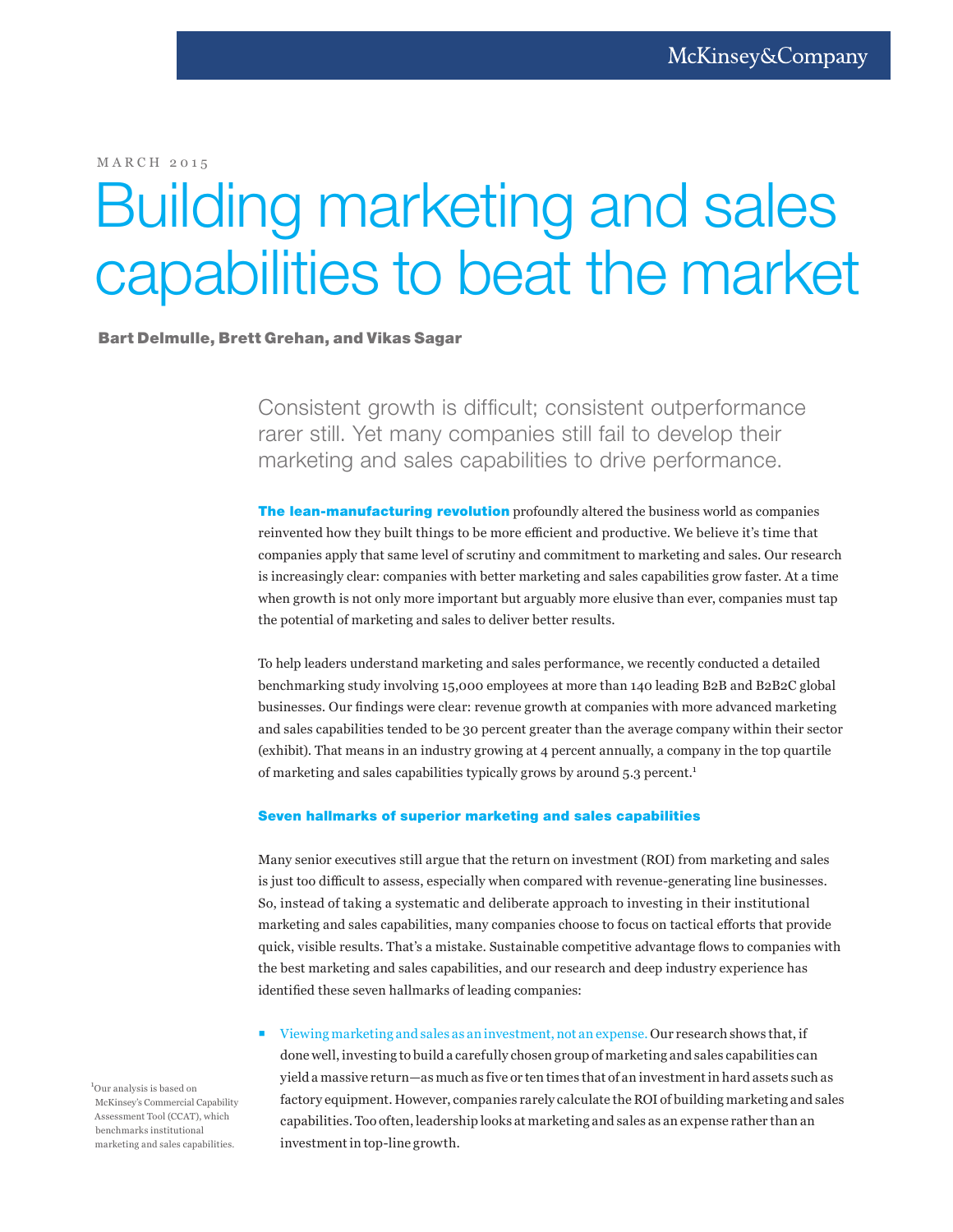

Companies that invest in marketing and sales capabilities drive

Source: McKinsey analysis

It is possible to measure the ROI of building marketing and sales capabilities; in fact, it's necessary to measure ROI to be effective. The best-performing companies focus on building capabilities that are directly linked to specific growth and margin opportunities by instilling ROI discipline. For example, a building-materials business found there was enormous value available (about two percentage points of margin) from improving capabilities in transactional pricing, sales, and local tactical marketing. Historically, the company had found it hard to fund the investment required to build those capabilities, given that it was a large expense without a return in the same year. But when executives calculated the internal rate of return of a serious and sustained performance-linked investment to build those capabilities (such as new account-planning tools, pricing software, value selling, salesmanager training, and targeted hiring), they found it was four times greater than building another manufacturing plant.

 Knowing what needs to be fixed. It is virtually impossible to fix something if you don't know what's wrong with it. Yet while most businesses rigorously measure and track key performance indicators, few apply the same approach to capabilities—and if

Exhibit

Exhibit 1 of 1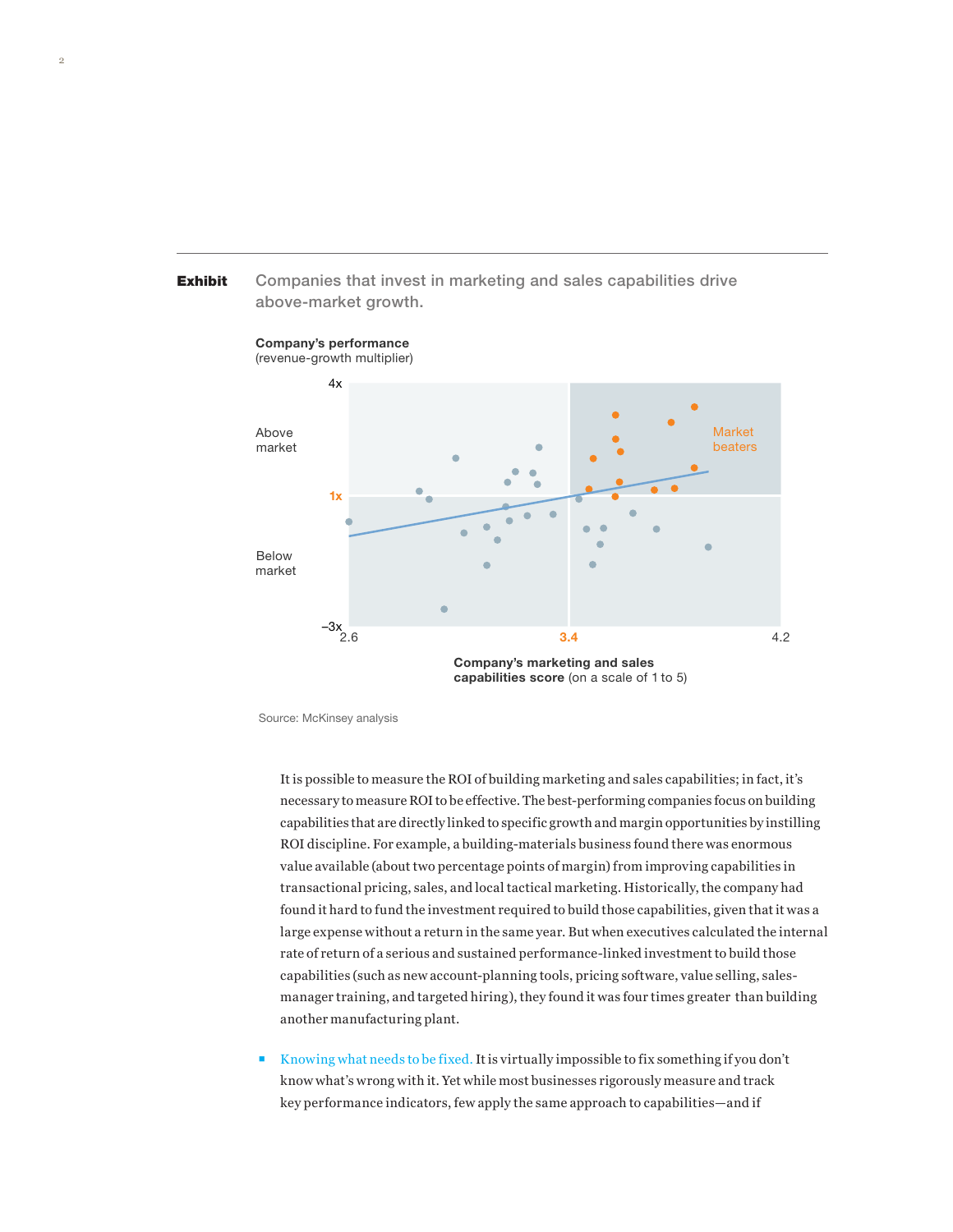they do, they typically look at individual rather than true institutional capabilities such as tools, methodologies, core processes, and systems. Companies should not only know their marketing and sales capabilities but also how they compare against their best-performing peers.

Acquiring this knowledge requires undertaking a diagnostic that reveals capability strengths and weaknesses—and does so with sufficient granularity and analytical rigor to allow action to be taken. When a global chemical company benchmarked the specific capabilities of its marketing, sales, and pricing functions, it found that while one business unit was strong at delivering value, its strategic marketing capabilities needed improvement to drive growth. Just as important, the company rolled out a shorter version of the diagnostic on an annual basis to gauge ongoing performance and to spot emerging trends.

 Targeting the capabilities that matter the most. Companies tend to invest in capabilities without thinking through which are likely to have the most impact or are most important to beat the competition. This is generally the result of a faulty understanding of existing capabilities and/or decisions driven by personalities rather than a set of facts everyone agrees on.

While there are as many as 40 clusters of marketing and sales capabilities, top-performing companies tend to focus on improving only about 6 that are important to the company's individual goal. One leading consumer-electronics player, for example, identified the most important capability gaps it needed to close: product launches, in-store execution, tactical marketing-spend optimization, and managing sales growth at granularity. For product launches, it retooled its approach and trained the key marketers involved (for example, about 45 product-launch champions in Europe, the Middle East, and Africa). Focusing on improving these capabilities enabled it to gain up to ten percentage points in market share in targeted product categories.

- Not trying to do too much. Building capabilities requires focused attention. For example, we know one manufacturing company that found, when working to upgrade its commercial capabilities, that any unit that built out three capabilities at once failed. However, if units stuck to two capabilities at a time, they succeeded. Not trying to do too much, too soon ensured they met their goal of improving margins by three percentage points. Another reason for keeping the scope narrow is that changing how an organization works is a prolonged endeavor. The likelihood of failing or losing momentum only increases when companies do too much at once.
- $\blacksquare$  Tailoring the approach to the company's stage of development. A successful investment in marketing and sales isn't just about choosing the right capabilities; it's about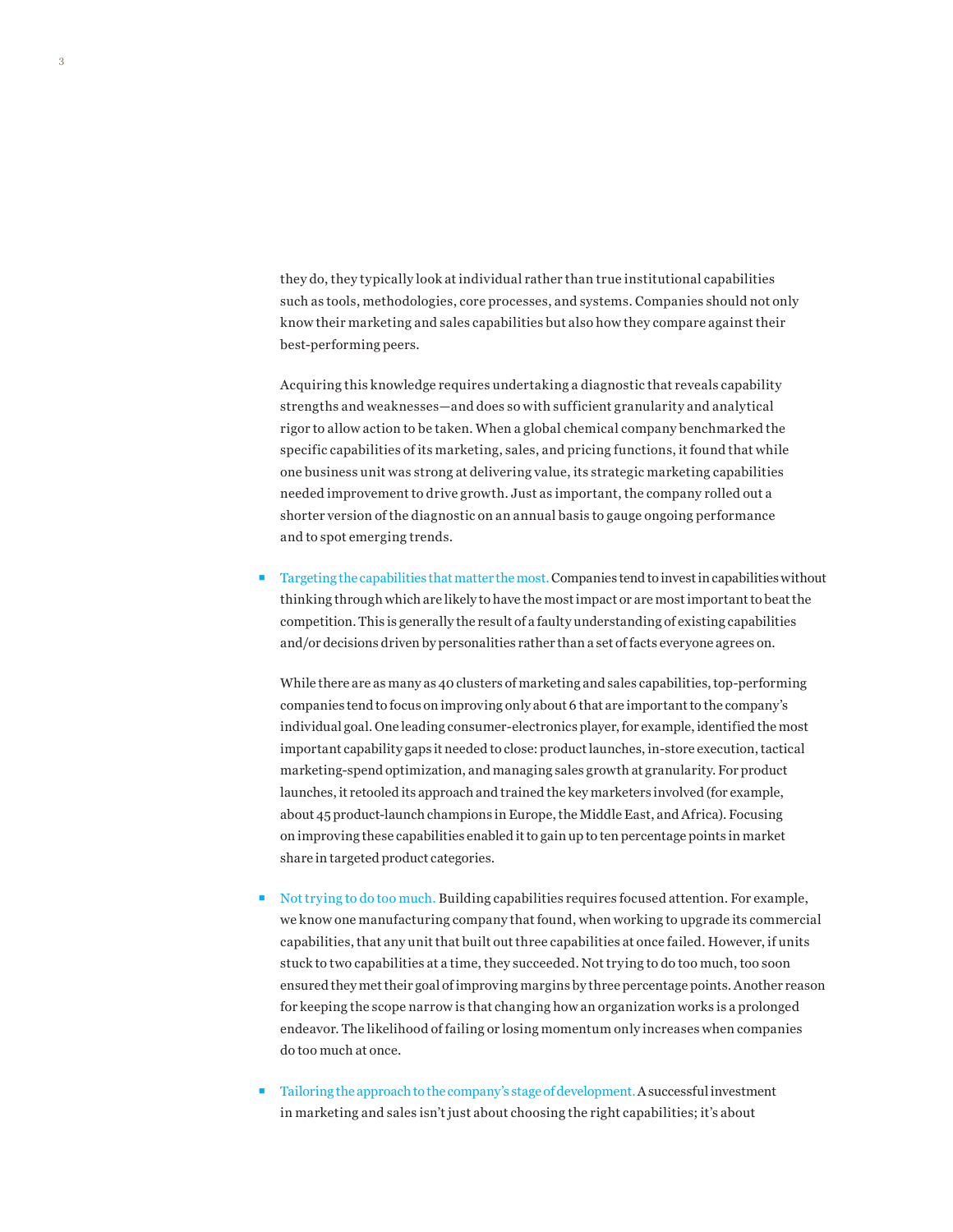choosing to develop them in the right sequence. Our research suggests that where you are on the business-performance curve should inform your decisions about which capabilities to develop:

*Stage 1: Low growth and profitability relative to market.* Investment should focus on foundational capabilities that give businesses the tools to grow, such as transactional pricing, performance management, and customer-portfolio management. Without this foundation, companies will not be able to make it to the next stage.

*Stage 2: Low growth but high profits.* To promote growth, companies should focus on building capabilities in branding, strategic marketing, customer life-cycle management, and customer service.

*Stage 3: High growth and high profitability.* To become a market leader, businesses need to invest in higher-factor skills such as channel performance and integration as well as alternative go-tomarket approaches such as inside sales or e-commerce.

- Thinking institutional capabilities, not just individual skills. Different elements of a business often have their own perspective on the relative importance of a given capability. That can be problematic: individuals leave, but companies need to sustain capabilities over time. The only way to implement true institutional capabilities is to encourage a broad, inclusive discussion that creates a clear view of which capabilities are necessary across the entire company and how to prioritize them. In effect, companies must create a common and accepted frame of reference. For example, one company regularly surveys 2,000 of its marketing and sales people about their sense of the need to build a particular capability. While this feedback provides valuable insights, it also helps to create a single working vocabulary about capabilities.
- **Having an operating model to keep it all running. In the end, building marketing and sales** capabilities alone isn't enough. Without the right operating model to support change, even the most advanced capabilities will wither. An operating model needs to be specific and measurable, including elements such as clear annual performance-improvement goals; scheduled and formal reviews throughout the year by segment, key account, and other categories; individual and business-unit performance reviews; incentives aligned with institutional goals; and leadership role modeling to shape the culture.

Culture, in particular, should not be underrated. Top-performing companies actively build a culture that's customer-focused, managed for the long term, creative, confident, flexible, and fast moving. One consumer-electronics company, for example, revitalized its sales in Europe by focusing on a program to deliberately build a growth culture. It reorganized teams so they